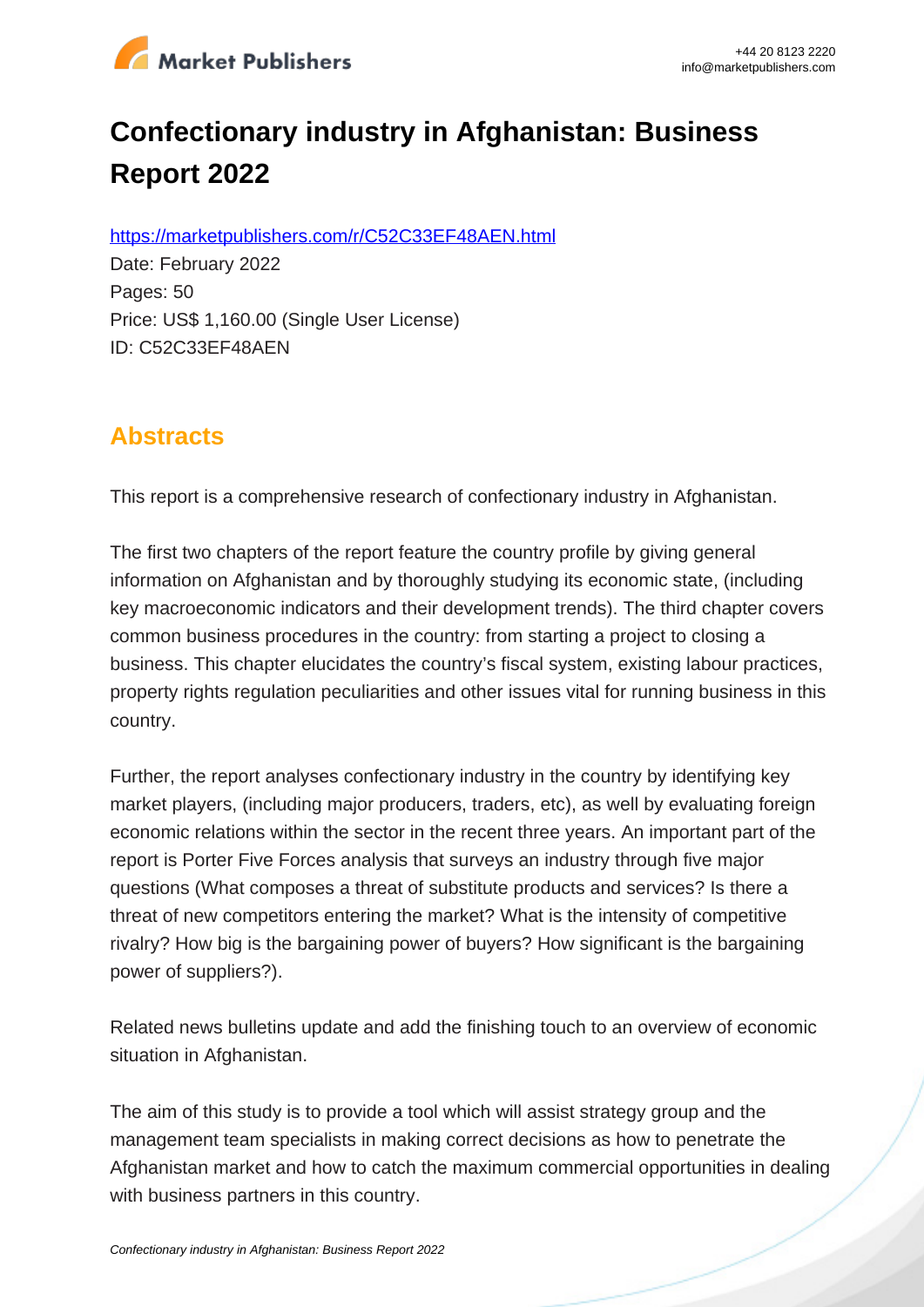

# **Contents**

# **1. AFGHANISTAN: COUNTRY PROFILE**

- 1.1. Geographical position
- 1.2. Historical background
- 1.3. Demography
- 1.4. Administrative divisions
- 1.5. Political situation
- 1.6. Economic situation
- 1.7. Foreign relations

1.8. Social environment and culture. Cultural differences and their impact on business negotiations

### **2. AFGHANISTAN: FINANCIAL AND ECONOMIC PROFILE**

- 2.1. Country's Gross Domestic Product (GDP): historical trends and projection
- 2.2. Industrial production outlook
- 2.3. Afghanistan foreign trade
- 2.4. Current investment climate
- 2.5. Labor market overview. Current employment state
- 2.6. Ratings by major rating agencies

#### **3. PECULIARITIES OF DOING BUSINESS IN AFGHANISTAN**

- 3.1. Procedures for starting a business
- 3.2. Routine for building permits obtaining
- 3.3. Registration of ownership rights
- 3.4. Basic terms of providing business loans by banks
- 3.5. Measures for investments protection
- 3.6. Tax system
- 3.7. Foreign trade transactions
- 3.8. Debt collection
- 3.9. Business liquidation

## **4. AFGHANISTAN CONFECTIONARY INDUSTRY OVERVIEW**

## **5. AFGHANISTAN CONFECTIONARY INDUSTRY PORTER FIVE FORCES**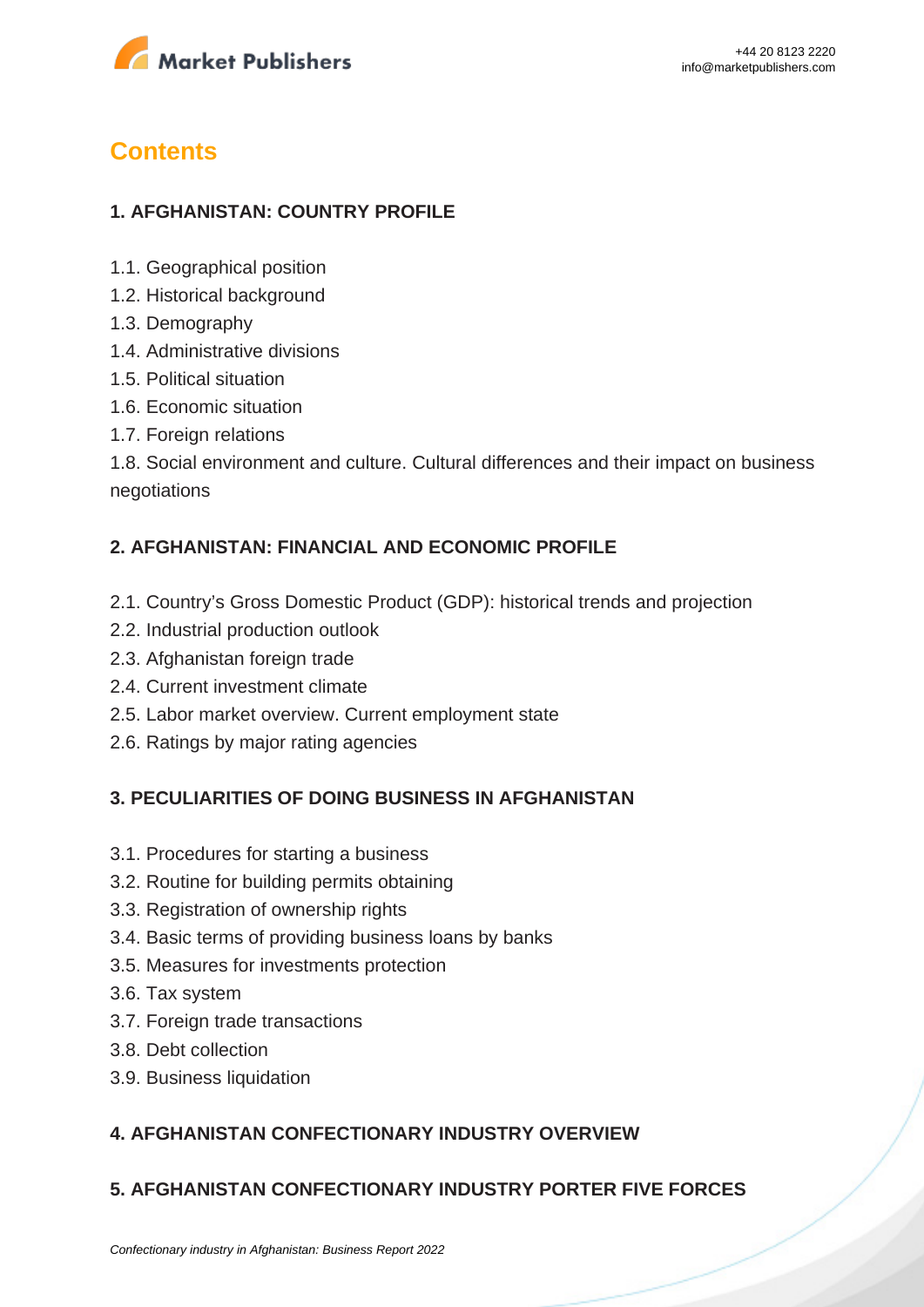

#### **ANALYSIS**

### **6. AFGHANISTAN ECONOMY NEWS AND ANALYSIS DIGEST**

\*Please note that Confectionary industry in Afghanistan: Business Report 2022 is a half ready publication.

 It only requires updating with the help of new data that are constantly retrieved from Publisher's databases and other sources. This updating process takes 3-5 business days after order is placed. Thus, our clients always obtain a revised and updated version of each report. Please also note that we do not charge for such an updating procedure. Business Analytic Center (BAC) has information for more than 25,000 different products available but it is impossible to have all reports updated immediately. That is why it takes 3-5 days to update a report after an order is received.